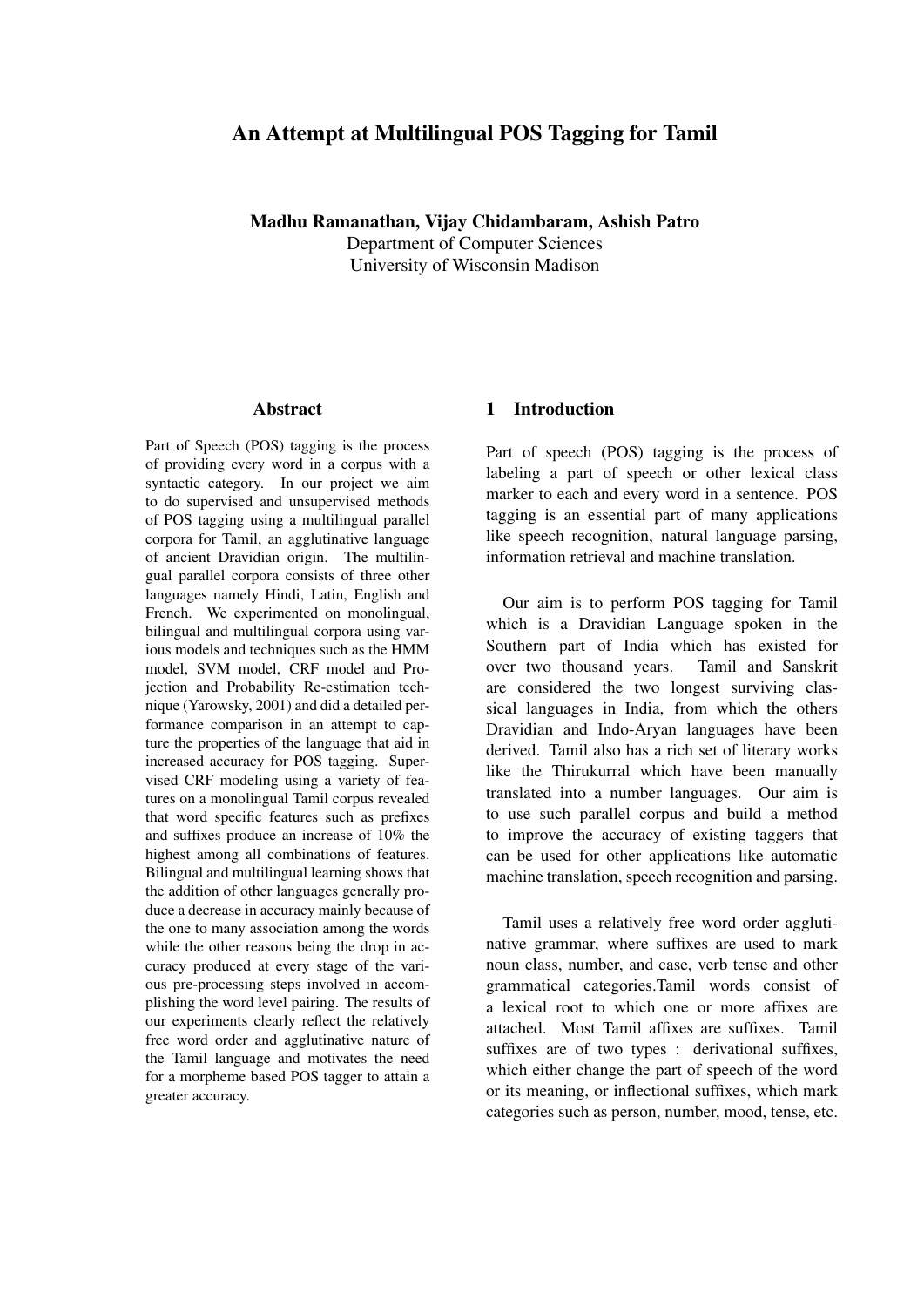There is no absolute limit on the length and extent of agglutination, which can lead to long words with a large number of suffixes (Tamil, Wikipedia). Much of Tamil grammar is extensively described in the oldest known grammar book for Tamil, the Tolkppiyam.

The agglutinative nature of Tamil makes tagging a complex process. Various methodologies, both statistical and rule based, have been developed and widely used for POS Tagging in different languages. Tamil being a free form language with a large variety of morphological combinations, inflections and exceptions, developing a rule based method for it would require a lot of effort and also extensive knowledge about the complex grammatical structures which makes it almost impractical. Supervised statistical methods require a large amount of reliable annotated corpus that can be used for training purposes. At the same time a considerable large amount of sentence aligned parallel data (UDHR corpora, Bible corpora, Thirukural corpora, TV news, newspaper articles,etc) are available in a number of languages that we can put to use for this purpose. A large number of those languages such as the European languages have pre-trained POS taggers that can be used to label the text in those languages. Consider these factors we tried to address three main questions:

- When trained on a monolingual corpus what properties/features of the language contribute to increasing the POS tagging accuracy?
- *•* Does the addition of one or more languages from a parallel corpus help in increasing the POS tagging accuracy? If the addition of languages does improve the tagging accuracy then are they any specific properties of the language being paired that lead to an increase in accuracy?

As a means to find the answers to these questions we experimented with monolingual, bilingual and multilingual corpus using various methods such as SVM model, HMM model, CRF model and Bilingual projection and probability re-estimation method (Yarowsky, 2001). The languages that we

chose are Hindi, English and French. Tamil follows a SOV word order and we chose Hindi as it a well studied Indian Language with same word order. We also choose two other languages that have the SVO word order namely English and French to see how much the word order property influences the accuracy of the results.

The remainder of the paper is organized into 5 sections. Section 2 deals with the related work, section 3 talks about the method, section 4 about the experiments and analysis and section 5 gives the concluding remarks.

## 2 Related Work

Tamil is one of the classical Indian languages which has a very strong linguistic base with well defined set of morpho-syntactic rules. However parsing, development of parsing models, chunking, generation of Treebank, POS tagging, morphological analysis, and development of semi-automated and automated tools for these processes in Tamil are at the nascent stage. The existing works on POS tagging is based on morphological analyzers which was built by Vasu Ranganathan (Renganathan, 2001) and Ganesan and RCILTS-T. Due to the constraints, limited coverage of morpho-syntactic and semantic rules, non-availability of methodologies towards large scale development of parsing models, non-availability of standards, non applicability of statistical methods and resource deficiency, reported tools cannot be used directly for all types of NLP applications. These existing tools have been developed using rule based approaches. However, rule based techniques cannot address all inflectional and derivational word forms and peculiar characteristics like relative free word order, syntax with semantics and long distance relationship to a greater extent. Moderate accuracy can only be achieved in rule based techniques. This motivates the need for a statistical approach to POS tagging in Tamil.

Various methods for bilingual POS tagging such as projection and induction have been used to train highly accurate part-of-speech taggers (Yarowsky, 2001) for languages such as Viet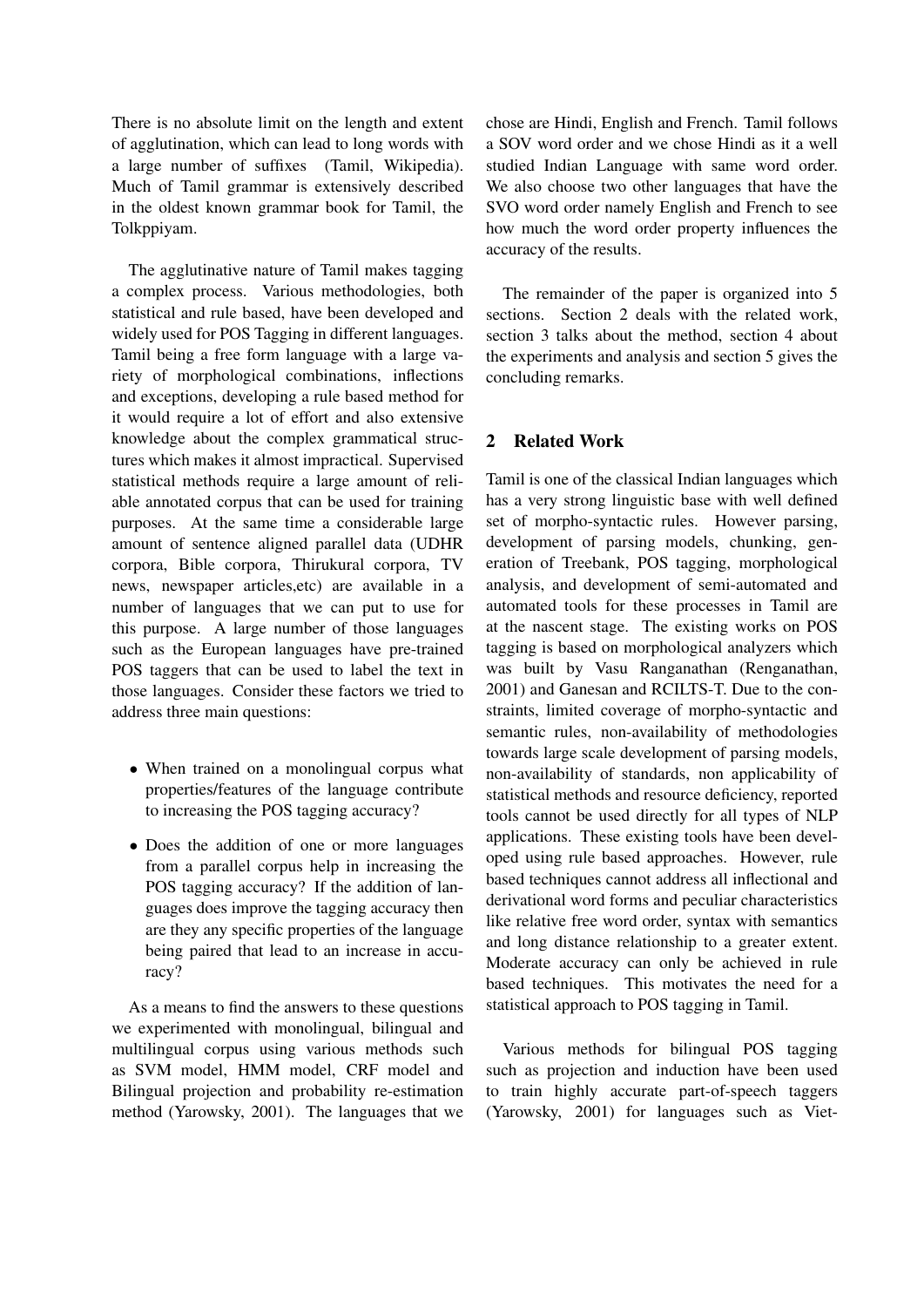namese (Dieng, 2003). As one of our methods we use Yurowskys robust projection and probability re-estimation technique to learn the POS tags for Tamil in an semi-supervised manner. There has been some recent work on bilingual (Snyder, 2008) and multilingual learning (Snyder, 2009) where the results show that adding languages generally increases the accuracy when unsupervised learning is done. There has been one attempt at bilingual rule based POS tagger for Tamil using projection and induction techniques that quotes an increase in performance (Selvam, 2009). However, we aim to do a purely statistical approach to POS which does not require any prior knowledge of the grammar rules.

### 3 Methodology

We used the Universal Human Rights Declaration corpus (UDHR) which has been translated into over 300 languages for our experimentation (UDHR, UDHR corpus). The UDHR corpus consists of 75 lines of short text translated in all the 300 languages of which we choose the text for our set of languages - Tamil, Hindi, English and French. The following sections describe in detail about the preprocessing step and the monolingual, bilingual and multilingual learning approaches that we experimented with.

### 3.1 Preprocessing

Before working on this data, we applied a preprocessing step on the data to make it usable for our experiments. We arranged the text by pairing the Tamil text with the other 3 languages. So, we had a total of 3 pair of languages. Sentence alignment was done using Microsoft Researchs Bilingual Sentence Aligner tool (Microsoft, 2003). The sentence aligned files were given to the GIZA++ word aligner and the union method was used to obtain the word alignments (Giza, 1999). The union method was chosen over the intersection that would give a 1-1 pairing because Tamil being an agglutinative language when paired with other languages which do not possess that property would yield very low recall when the intersection method of word alignment was used. The UDHR corpus was a plain text without any POS tagging done for the words. For well

| <b>Tag</b>  | <b>Description</b>       |
|-------------|--------------------------|
| <b>NN</b>   | Noun                     |
| <b>CNN</b>  | Compund Noun             |
| <b>PRN</b>  | Pronoun                  |
| <b>CPRN</b> | Compound Pronoun         |
| VRB         | Verb                     |
| ADJ         | Adjective                |
| <b>ADV</b>  | Adverb                   |
| <b>CONJ</b> | Conjunction              |
| PP          | Preposition              |
| <b>NUM</b>  | Number                   |
| X           | Others                   |
| P           | <b>Punctuation marks</b> |

Table 1: Tagset used for Tamil corpus

studied languages like Hindi, English and French we used existing pre-trained taggers. For Hindi we used the tagger developed by the Society for Natural Language Technology Research and for English and French we used the TreeTagger tool (TreeTagger, 1994). For Tamil, as no such pre-trained tagger was in a usable form we had to hand tag the corpus. Table 1 shows the set of 12 tags used for tagging the Tamil corpus. These tags were chosen as they were the frequently occurring tags that also appear in other languages. We tried to perform this tagging to the best of ability though some errors may have been performed in this step. These tags were used as the gold standard for all our experiments.

### 3.2 Monolingual Supervised learning

In this method we use the monolingual Tamil corpus alone to perform supervised learning techniques using various methods to estimate the maximum accuracy that can be obtained using a single language and also to find out which features of the language aid in increasing the tagging accuracy. For this purpose we split the dataset into training and test sets. The training set comprised of 80% of the lines while the testing set comprised of 20% of the lines. Since the corpus was small we used 10 -fold cross validation to estimate the accuracies. We trained it using three well known models namely the Hidden Markov Model (HMM), Support vector machines (SVM) and Conditional Random Fields(CRF) .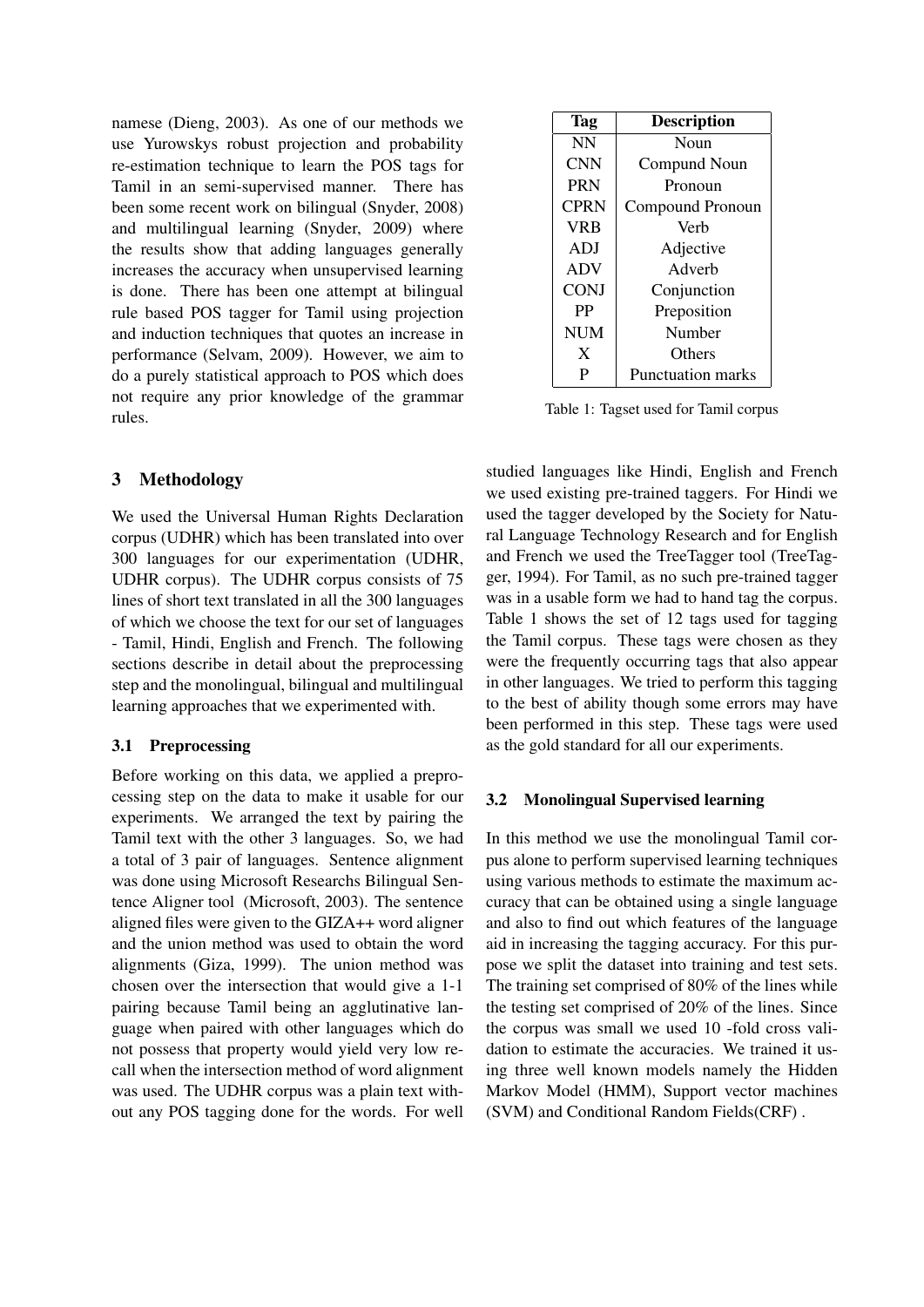| <b>Strategy</b> | <b>Description</b>                |
|-----------------|-----------------------------------|
| $0:$ one-pass   | default strategy                  |
| 1: two-pass     | revisiting results and relabeling |
| 2: one-pass     | robust against unknown words      |
| 4: one-pass     | very robust against unknown words |
| 5: one-pass     | sentence-level likelihood         |
| 6: one-pass     | robust sentence-level likelihood  |

Table 2: Strategies used in the SVM Model

#### 3.2.1 Hidden Markov Model(HMM)

We used a bigram HMM model along with the viterbi algorithm to train the corpus. Maximum likelihood estimator was used to determine the emission and transition parameters.The transition and emission parameters were calculated as follows:

$$
P(t|t') = count(t',t)/count(t')
$$

$$
P(w|t) = \frac{(count(t,w) + \delta)}{(count(t) + |V| * \delta)}
$$
(1)

After determining the emission and transition probabilities the probability of a given tag sequence for a given word sequence was determined using the following formula:

$$
P(s, w) = \Pi_i(P(t_i|t_{i-1}) * P(w|t_i))
$$

#### 3.2.2 Support Vector Machines

We used the SVMtool which is a general POS tagger based on Support Vector Machines to train and test on our corpus. There were several modes of doing the tagging in that tool. Each mode brought a little more complexity into the tagging. We used a set of six strategies to determine the one that gives the maximum accuracy. The six strategies are listed in the Table 2.

#### 3.2.3 Conditional Random Fields

For the conditional random fields we used the CRF++ tool which is a simple, customizable, and open source implementation of Conditional Random Fields (CRFs) for segmenting/labeling sequential data. CRF++ tool allows us to redefine our own set of features. It requires the training and testing files to be in a specific format. It also requires us to define a template file specifying the unigram and bigram features. For every unigram and bigram feature specified in the feature file the tool converts it

| Feature        | <b>Description</b>                          |
|----------------|---------------------------------------------|
| 1              | Actual word                                 |
| 2              | 1 Previous Word + Actual word               |
| 3              | 2 Previous words + Actual word              |
| $\overline{4}$ | 2 Previous words + Actual word              |
| 5              | 4 Previous words + Actual word              |
| 6              | 1 Next word + Actual word                   |
| 7              | 2 Next words + Actual word                  |
| 8              | 3 Next words + Actual word                  |
| 9              | 1 Previous word + 1 Next word + Actual word |
| 10             | 1 Prefix + Actual Word                      |
| 11             | 2 Prefixes + Actual word                    |
| 12             | Prefixes $+2$ Suffixes $+$ Actual word      |
| 13             | Prefixes $+4$ Suffixes $+$ Actual word      |
| 14             | Prefixes $+5$ Suffixes $+$ Actual word      |

Table 3: Feature sets used in monolingual learning

into a set of binary feature functions associating the specified feature with the output category. Using this tool we built our training and testing files in the required formats and modelled and tested on a variety of combinations of features. The combination of features are listed in Table 3.

From the results obtained, we try to determine the features that give a maximum increase in accuracy for POS tagging.

#### 3.3 Bilingual Learning

#### 3.3.1 Supervised

For the supervised method of bilingual learning we used the same CRF++ tool described above. Tamil was paired with each of the other three languages separately and the tags from the foreign language were projected onto the Tamil words using the word alignments. Then the training and testing files for the CRF++ tool were prepared and the template files were created considering the various combinations of possible features that could affect the accuracy of tagging. The feature sets that we tested on are given in the Table 4.

#### 3.3.2 Semi-Supervised

For this we used the projection and aggressive tag probability re-estimation technique (Yarowsky, 2001). We used POS tag projection from an input language (e.g. English) to Tamil using the word alignments computed during the pre-processing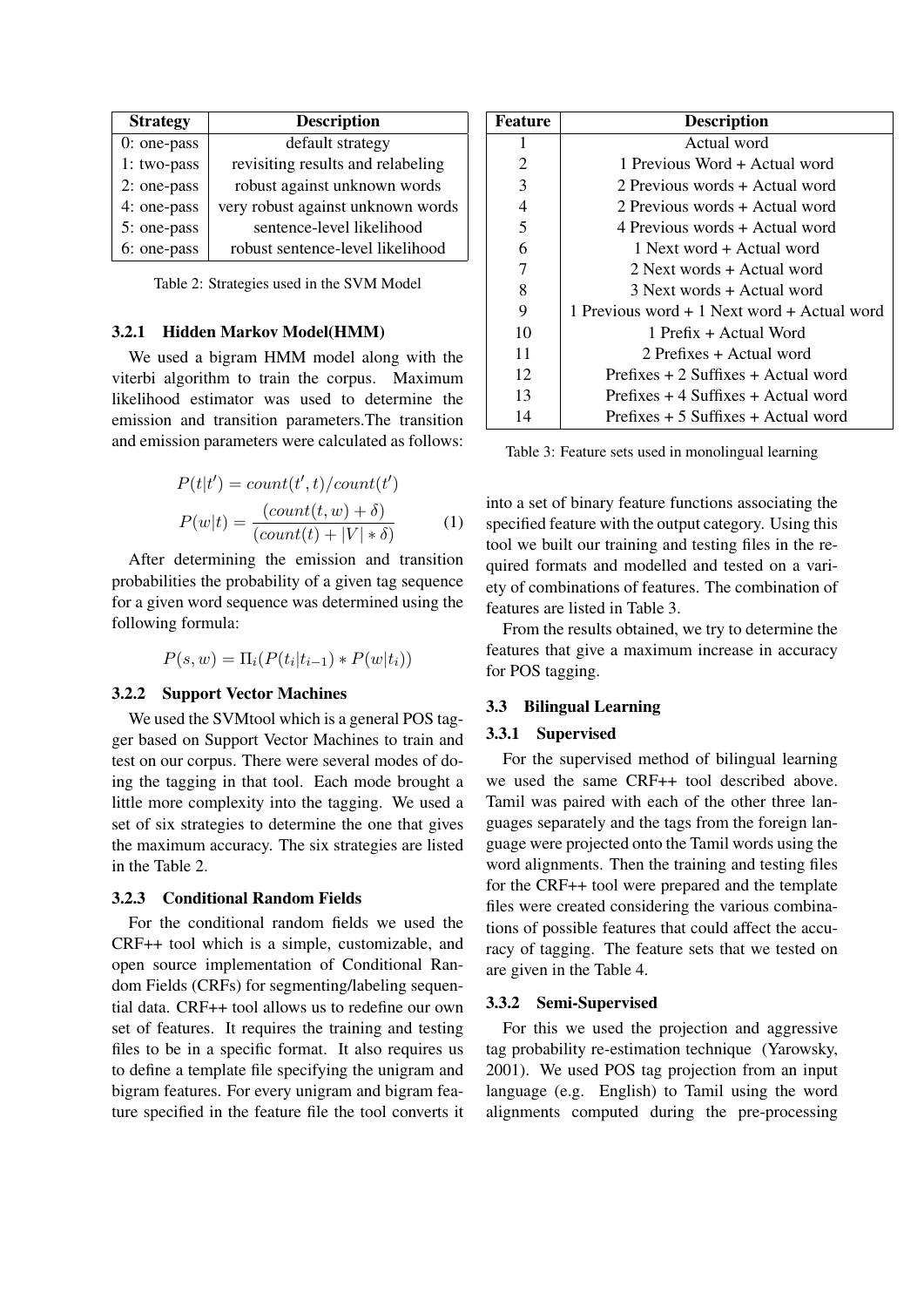| <b>Feature</b> | <b>Description</b>                      |
|----------------|-----------------------------------------|
| 1              | Actual word + Tag                       |
| $\overline{c}$ | Actual word + Tag + 1 Prev. Tag         |
| 3              | Actual word + Tag + 1 Next Tag          |
| 4              | Actual word + Tag + 1 Prev.             |
|                | Tag $+1$ Next tag                       |
| 5              | Actual word + (Tag, 1 Prev.             |
|                | Tag) pair                               |
| 6              | Actual word $+$ (Tag, 1 Next Tag) pair  |
| 7              | Actual word $+$ (Tag, 1 Prev. Tag) pair |
|                | $+$ (Tag, 1 Next Tag) pair              |
| 8              | Actual word + (Tag, 2 Prev. Tags) pair  |
| 9              | Actual word $+$ (Tag, 2 Next Tag) pairs |
| 10             | Actual word $+$ (Tag, 2 Prev. Tag) pair |
|                | $+$ (Tag, 2 Next Tag) pair              |
| 11             | Actual word + Tag + 1 Next Tag +        |
|                | $2$ prefixes $+5$ suffixes              |

Table 4: Feature sets used in bilingual tagging

stage. Before performing this step, we had to perform some additional pre-processing specific to this technique. For English and French POS tagged input files, we used the POS tag documentation available from TreeTagger to convert the tags to use the same set of coarse-grained tags applied to the Tamil files. Thus, we had a consistent set of tags across English, French and Tamil. This step was performed to enable us to calculate the accuracy of the POS tag projection technique.

As the first step in this technique, we projected the POS tags onto the Tamil file using the word alignments. This gave us an initial set of noisy POS tags for each Tamil word. We then performed an iterative process of aggressively re-estimating the POS tag for each word from the initial set of noisy tags. This was done by truncating the set of least probable POS tags for each word and re-estimating the tag for each word. This technique could not be used for the Tamil-Hindi pairs because there is no documentation available for the Hindi POS tagset used the Hindi POS tagger tool. Thus, we could not map the original set of Hindi POS tags to the our coarse grained set of Tamil tags that was necessary for the sake of calculating the accuracy. So, this technique was used only for the Tamil-English



Table 5: Feature set used for multilingual learning



Figure 1: Comparing the highest accuracies obtained by each method with the baseline

and Tamil-French language pairs. The accuracy was calculated by comparing the final tags estimated by this technique for the Tamil words against the input tags provided by us.

### 3.4 Multilingual Supervised Learning

For multilingual learning we projected the tags of all the other languages on to the Tamil words based on the word alignment files. The CRF++ tool described above was used again for multilingual learning. The features that gave maximum accuracy in the monolingual and bilingual methods were taken and combined with the feature sets for the multilingual case and the following features set were arrived. Table 5 shows the feature sets used for multilingual learning.

### 4 Experimentation and Analysis

As our baseline, we considered the most frequent tag in the Tamil corpus (CNN) which gave an accuracy of 33.47%. All our comparisons are done having this as our baseline tagger.

### 4.1 Monolingual learning

When our corpus was trained on 80% of data and tested on the remaining 20%, the highest of accuracies obtained as a result of our HMM, SVM and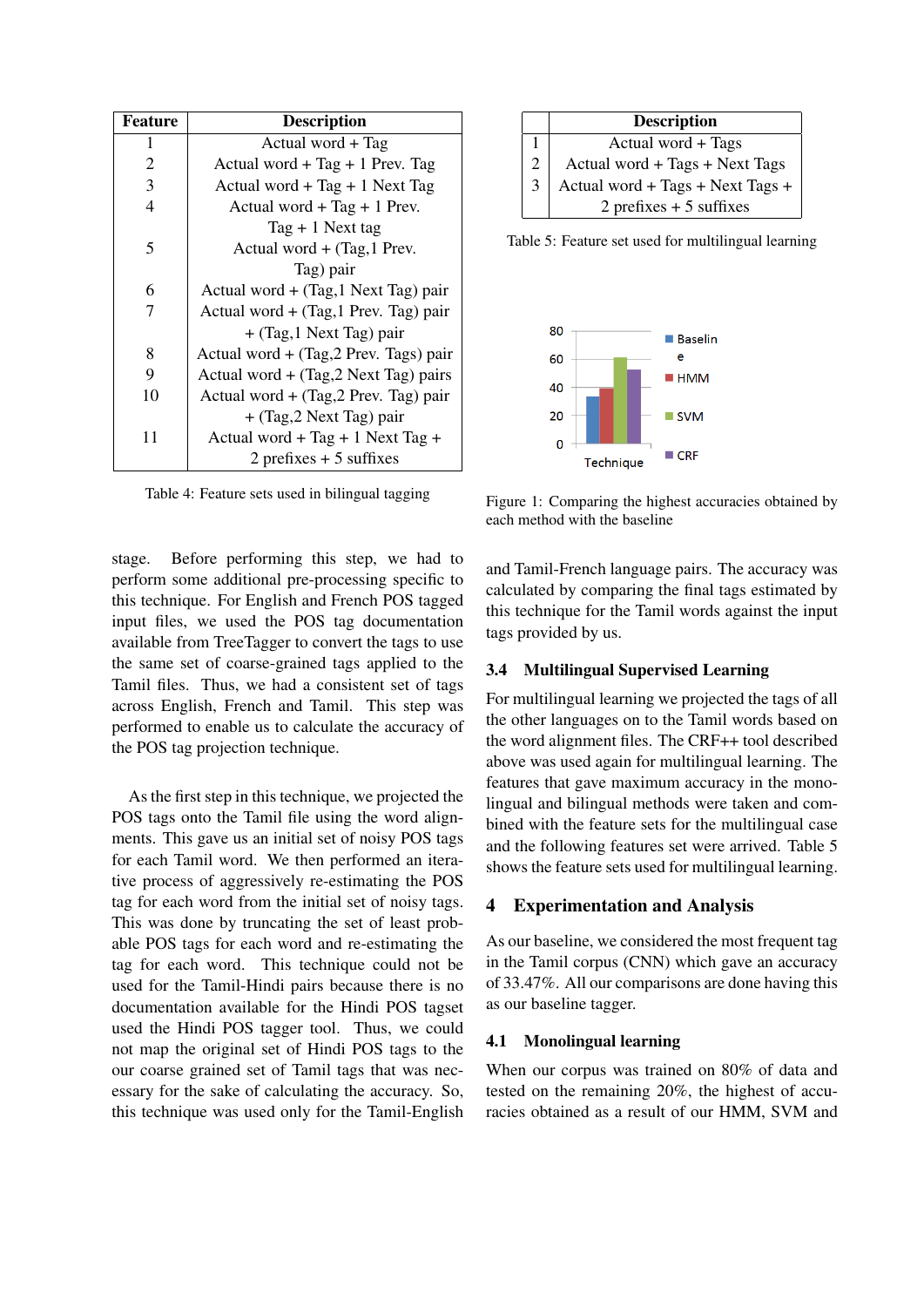

Figure 2: Results obtained by applying various strategies of the SVM model listed in Table 2



Figure 4: Results of POS tagging using CRF method for the feature sets described in table 4 for a bilingual corpus



Figure 3: POS tagging accuracy using CRF model for the feature sets listed in Table 3

CRF models are shown in figure 1. It can be seen that SVM model gives the maximum accuracy of 61.29%. It also shows us that HMM model which is a widely used model for POS tagging fails for Tamil given the relatively free word order property it possesses.

Figure 2 shows the accuracies obtained for each of the SVM strategies used and Figure 3 shows the accuracies obtained through the CRF++ tagger for the feature sets described above in table 1. The maximum accuracy of 59.25% is obtained only when the word level features such as prefixes and suffixes are added to the model. This clearly shows that the POS tags are mostly dependent on the word itself than on the previous and next tags or words.



Figure 5: Results of POS tagging using Projection and Aggressive probability re-estimation for a bilingual corpus

#### 4.2 Bilingual Learning

The results of supervised learning using pairs of languages for the feature sets described in Table 4 are given in Figure 4. This shows us that the maximum accuracy is obtained when the model is trained with the current tag and the next tag as features. It also shows us that accuracy on an average is greater for English than for French and Hindi.

Figure 5 shows the results of semi-supervised learning through the projection and aggressive probability re-estimation method for each pair of languages. The accuracy estimates for Hindi are missing because of the lack of proper documentation of the tagsets for the Hindi tagged that we used which was essential to convert the tags into a common tagset. For English the semi-supervised method yields better results than the baseline however the accuracy drops when it is paired with French.